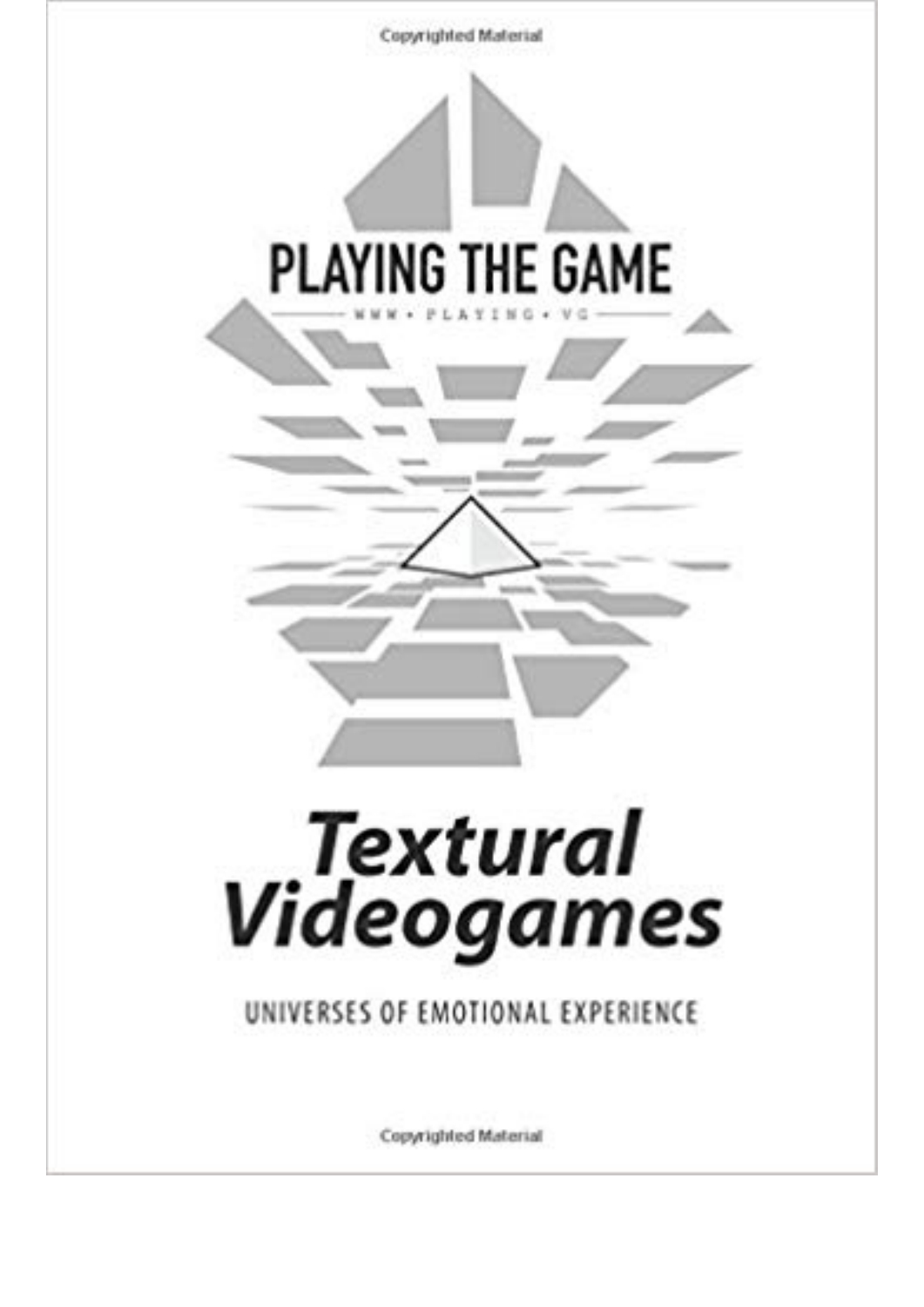*Playing The Game*

**Textural Videogames: Universes of Emotional Experience**

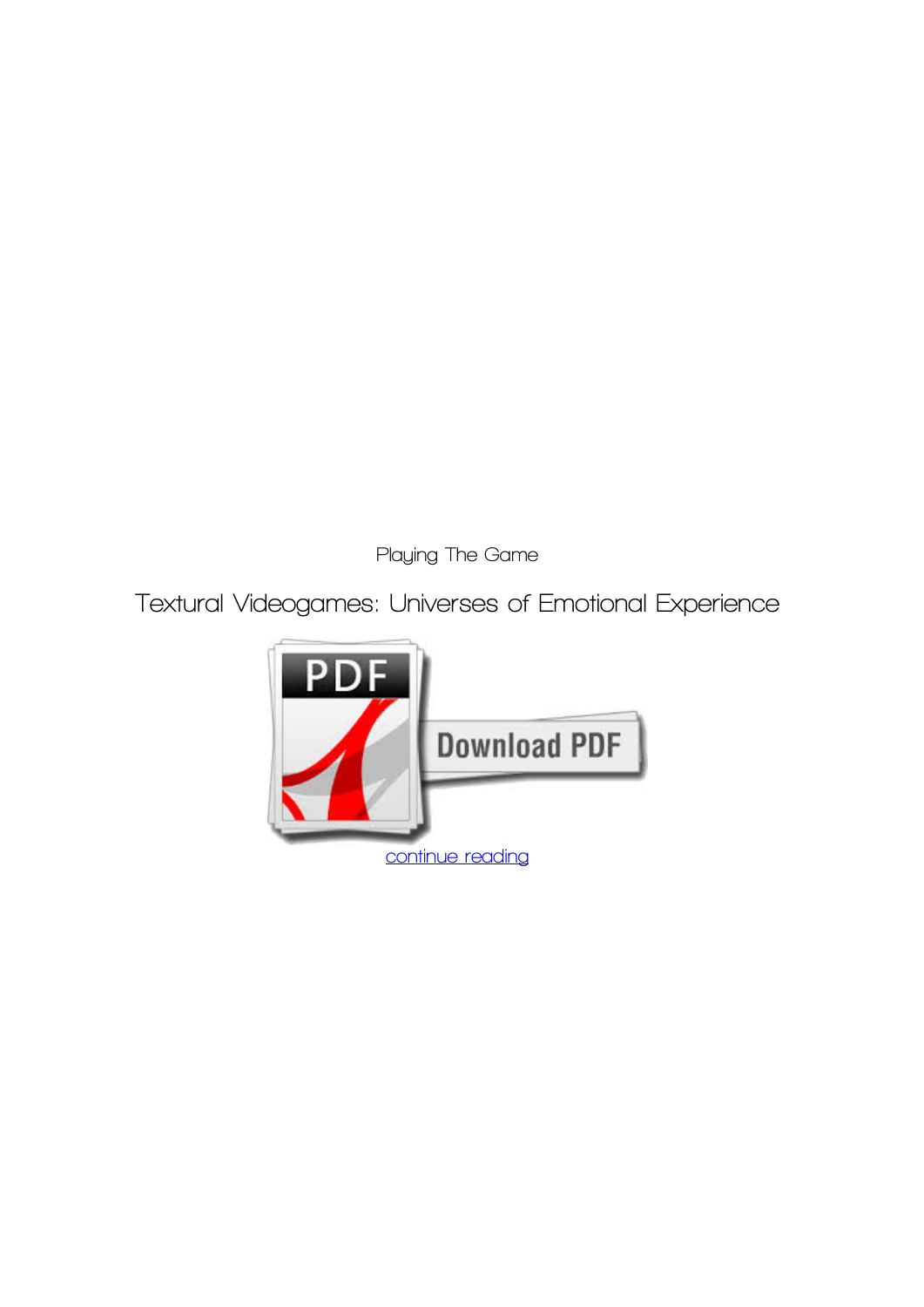**In 2014, Playing The Game presented the 3rd edition of its yearly event within Pirelli HangarBicocca's prestigious area. The core of the function was an array of videogames belonging to a 30-year period of period that defied the most frequent videogame requirements: the accumulation of factors and the passing of levels. With this function, Playing The Game really wants to be at the forefront in witnessing the new perspective by which the videogame is definitely looked at, one flawlessly represented by the thriving creation of independent videogames that exceed the cultural imperative of the accumulation of factors to become environmental software, emphasizing exploration and encounter. The reserve "Textural Videogames: Universes of Emotional Experience" includes interviews completed with independent videogames designers whose works were exhibited at the HangarBicocca as well as a section focused on critical essays.**



**[continue reading](http://bit.ly/2Tge8Fv)**